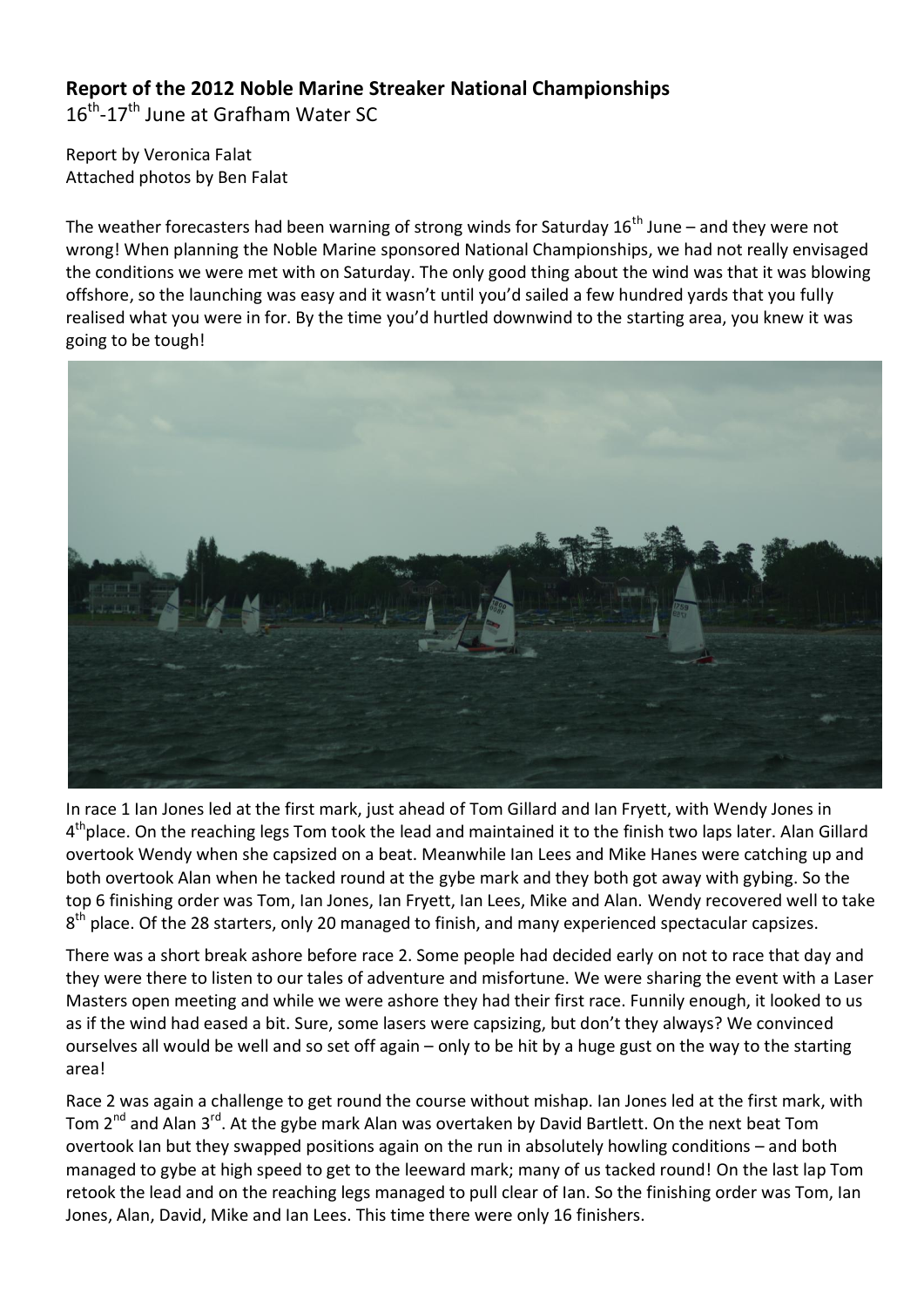The committee boat was now flying the flags to send everyone (Lasers as well as Streakers) ashore; race 3 would be postponed to the next day. We were told later that the gusts had reached up to 30 knots and that the tail-enders had contended with a gust of 39 knots!

Overnight it was still windy and there were some anxious faces on Sunday morning. However, the race officer was sure that the wind would ease and so it did. It also became extremely shifty! More boats took to the water than on the previous day and the racing was tight with lots of place changing. In Race 3 it seemed to pay to work the right hand side of the course. Tom led at the first mark, ahead of Ian Jones, with Tom Whitehead in 3<sup>rd</sup> place and Alan 4<sup>th</sup>. Andy Kissick had also made a good first beat but in the shifty conditions misjudged the approach to the mark and got stuck against it. David Bartlett and Alan had a good battle for 4<sup>th</sup> place on the first reach, but Mike Hanes slipped through to leeward to round the gybe mark ahead of them both. By the time the fleet reached the leeward mark the wind had swung so much that the next beat became a fetch and the race was shortened at the end of that lap. The top 6 were Tom Gillard, Ian Jones, Tom Whitehead, Mike, Alan and Ian Lees.

There was a delay while the committee boat moved to a new position to allow for the wind change. When race 4 started the breeze was still unsteady but Alan read the shifts well to round the windward mark first. His lead was lost however when his boom touched the gybe mark and he had to do a penalty turn, allowing Ian Fryett and Tom Gillard to overtake him. Tom managed to get past Ian before the leeward mark but the next beat was again extremely one-sided. The windward mark had been shifted but the breeze had switched back! Tom and Ian were now in amongst the tail-ender Laser Radials and Ian managed to squeeze through to retake the lead which he held to the finish of the shortened course. Alan came in 3<sup>rd</sup>, with Ian Bradley 4<sup>th</sup>, Ian Jones 5<sup>th</sup> and Tom Whitehead 6<sup>th</sup>.

The final race again saw boats doing well on the right hand side of the beat. Paul Whyld had started close to the committee boat and worked that side to round the first mark with Ian Jones at the front of the fleet. The fleet was quite bunched at the end of the first lap and there were many opportunities for gains and losses in the tricky lighter conditions. Tom Gillard was working his way through the pack and got as far as 3<sup>rd</sup> by the end of the race, but Paul Whyld held his nerve to take the race win with Ian Jones 2<sup>nd</sup>. Ian Fryett was in  $4^{th}$  place, and David Bartlett  $5^{th}$ .

Tom Gillard was therefore the convincing and well-deserved winner of the Championship, counting just 5 points. Ian Jones was runner up and Ian Fryett 3<sup>rd</sup>.

The number of entries was well down on last year but that weather forecast (and the wind itself!) no doubt had a lot to do with that. All things considered, the class came away happy that little gear failure had been suffered and that several of the newcomers to Streaker sailing had figured well in the results, notably Ian Fryett, David Bartlett and Paul Whyld. With at least 30 boats built since this time last year, the fleet has grown and become ever more competitive. The future is looking good!



Tom Gillard 2012 National Champion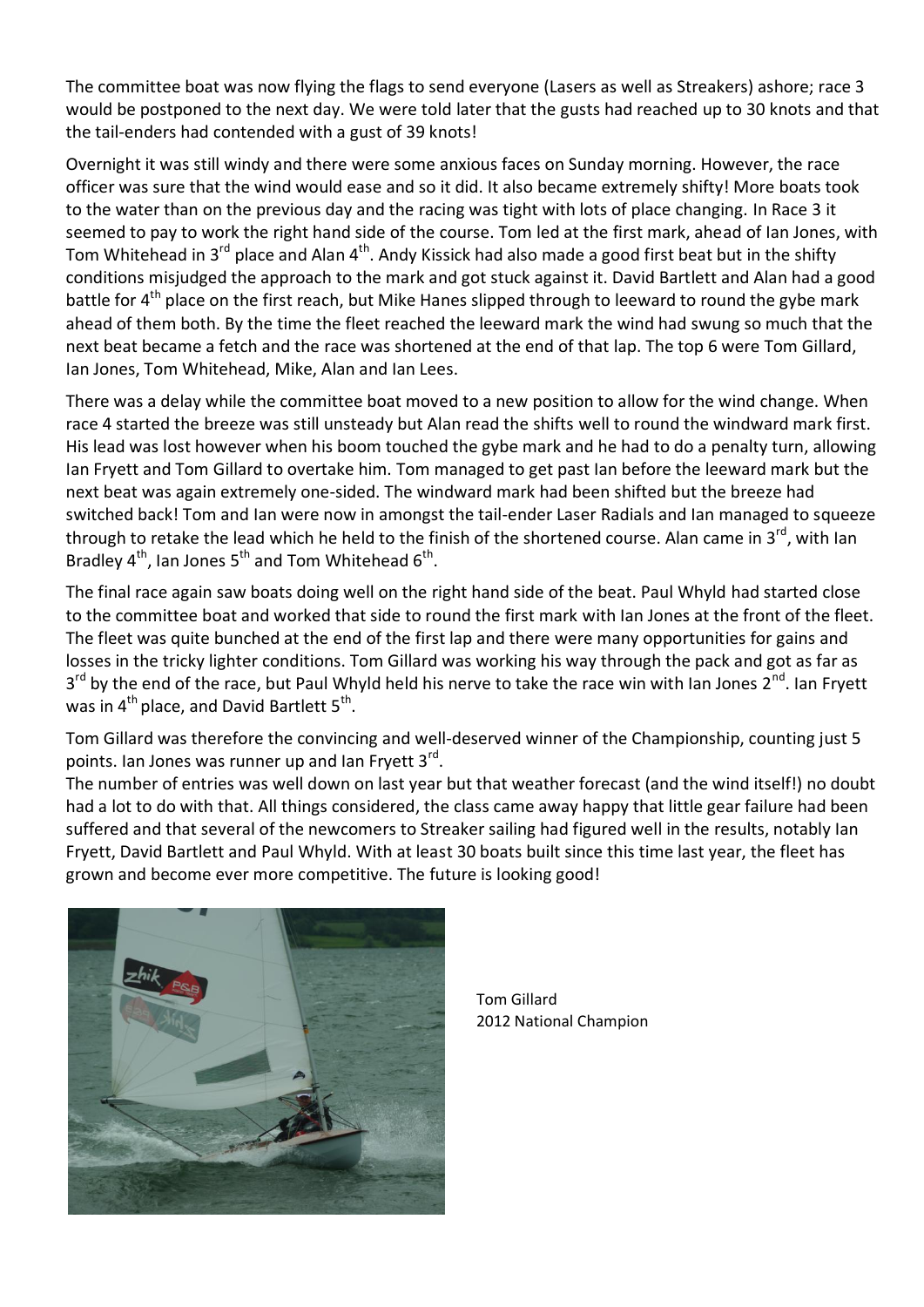## **Noble Marine Streaker Nationals 2012 5 races sailed, 4 to count. 37 entries.**

| Rank | <b>SailNo</b> | <b>HelmName</b>       | Club                                | R1                             | R <sub>2</sub>                 | R <sub>3</sub>                 | R4              | R <sub>5</sub>         | <b>Total</b>         | <b>Nett</b>         |
|------|---------------|-----------------------|-------------------------------------|--------------------------------|--------------------------------|--------------------------------|-----------------|------------------------|----------------------|---------------------|
|      |               | <b>Tom Gillard</b>    |                                     |                                |                                |                                | $\overline{2}$  |                        |                      |                     |
| 1st  | 1800          | lan Jones             | Sheffield Viking SC<br>Dovestone SC | $\mathbf{1}$<br>$\overline{2}$ | $\mathbf{1}$<br>$\overline{2}$ | $\mathbf{1}$<br>$\overline{2}$ | $-5$            | $-3$<br>$\overline{2}$ | 8<br>$\overline{13}$ | 5<br>$\overline{8}$ |
| 2nd  | 1759          |                       |                                     |                                |                                |                                |                 |                        |                      |                     |
| 3rd  | 1803          | lan Fryett            | <b>Llandegfedd SC</b>               | $\overline{3}$                 | $\overline{7}$                 | $-9$                           | $\mathbf{1}$    | $\overline{4}$         | 24                   | $\overline{15}$     |
| 4th  | 1691          | <b>Alan Gillard</b>   | Sheffield Viking SC                 | $\,6$                          | $\overline{3}$                 | $\overline{5}$                 | 3               | (38.0)<br>DNF)         | 55                   | 17                  |
| 5th  | 1655          | <b>Michael Hanes</b>  | Waldringfield S.C                   | $\overline{5}$                 | $\overline{5}$                 | $\overline{\mathbf{4}}$        | $\overline{9}$  | $-10$                  | 33                   | 23                  |
| 6th  | 1776          | David Bartlett        | <b>Starcross YC</b>                 | 10                             | $\overline{4}$                 | $\overline{7}$                 | (38.0)<br>DNF)  | 5                      | 64                   | 26                  |
| 7th  | 1784          | lan Lees              | Scammonden SC                       | $\overline{\mathbf{4}}$        | $6\phantom{1}6$                | $-13$                          | $\overline{10}$ | $\overline{12}$        | 45                   | 32                  |
| 8th  | 1769          | <b>Nick Lovell</b>    | <b>Ouse Amateur SC</b>              | $\overline{7}$                 | 12                             | $6\phantom{1}$                 | $\overline{7}$  | $-16$                  | 48                   | 32                  |
| 9th  | 1619          | lan Bradley           | Ouse Amateur SC                     | $\overline{13}$                | 9                              | 10                             | $\overline{4}$  | $-17$                  | 53                   | 36                  |
| 10th | 1654          | Veronica Falat        | Waveney & Oulton<br><b>Broad YC</b> | $\overline{12}$                | 11                             | $\overline{8}$                 | $-15$           | $6\phantom{1}$         | 52                   | 37                  |
| 11th | 1809          | Dan Phillips          | <b>Ripon SC</b>                     | 9                              | 10                             | $-19$                          | 14              | $\overline{13}$        | 65                   | 46                  |
| 12th | 1605          | Wendy Jones           | Donestone SC                        | 8                              | (38.0)<br>DNF)                 | 27                             | 13              | $\overline{7}$         | 93                   | 55                  |
| 13th | 1702          | <b>Tony Wright</b>    | Durleigh SC                         | 18                             | (38.0)<br>DNF)                 | $\overline{11}$                | $\overline{17}$ | $\overline{9}$         | 93                   | 55                  |
| 14th | 1696          | <b>Frank Catt</b>     | Downs SC                            | $\overline{11}$                | 8                              | $\overline{18}$                | $-24$           | $\overline{19}$        | 80                   | $\overline{56}$     |
| 15th | 1640          | Ian Parish            | Stewartby S.C                       | 14                             | 14                             | $-20$                          | 18              | 14                     | 80                   | 60                  |
| 16th | 1734          | Robert<br>Johnston    | Blackpool &<br>Fleetwood YC         | (38.0)<br>DNF)                 | 16                             | 24                             | 12              | 11                     | 101                  | 63                  |
| 17th | 1773          | Thomas<br>Whitehead   | <b>Welton SC</b>                    | (38.0)<br>DNF)                 | 38.0<br><b>DNF</b>             | $\overline{3}$                 | $6\phantom{1}6$ | 18                     | 103                  | 65                  |
| 18th | 1792          | <b>Stuart Hoare</b>   | <b>West Riding SC</b>               | $\overline{15}$                | (38.0)<br>DNF)                 | $\overline{23}$                | 11              | $\overline{20}$        | 107                  | 69                  |
| 19th | 1084          | <b>Steven Garrett</b> | Bough Beech SC                      | (38.0)<br>DNF)                 | 38.0<br><b>DNF</b>             | 16                             | 8               | 8                      | 108                  | 70                  |
| 20th | 1683          | Peter Cogill          | Rotherham SC                        | 16                             | 13                             | $-30$                          | 19              | $\overline{23}$        | 101                  | $\overline{71}$     |
| 21st | 1787          | Paul Whyld            | Seafarers SC                        | (38.0)<br>DNC)                 | 38.0<br><b>DNC</b>             | $\overline{12}$                | 21              | $\mathbf{1}$           | 110                  | $\overline{72}$     |
| 22nd | 1801          | Peter Tyerman         | Pennine SC                          | 19                             | (38.0)<br>DNF)                 | 15                             | 25              | $\overline{21}$        | 118                  | 80                  |
| 23rd | 1754          | Chris Wright          | <b>Ripon SC</b>                     | (38.0)<br>DNC)                 | 38.0<br><b>DNC</b>             | 14                             | 20              | 15                     | 125                  | 87                  |
| 24th | 1446          | Matthew<br>Whitfield  | Tamworth SC                         | 20                             | (38.0)<br>DNF)                 | 22                             | 23              | 22                     | 125                  | 87                  |
| 25th | 1504          | Robin<br>Mapleston    | Girton SC                           | 17                             | (38.0)<br>DNC)                 | $\overline{17}$                | 27              | 28                     | 127                  | 89                  |
| 26th | 1804          | <b>Adrian Cripps</b>  | Girton SC                           | (38.0)<br>DNF)                 | 15                             | 25                             | 26              | 25                     | 129                  | 91                  |